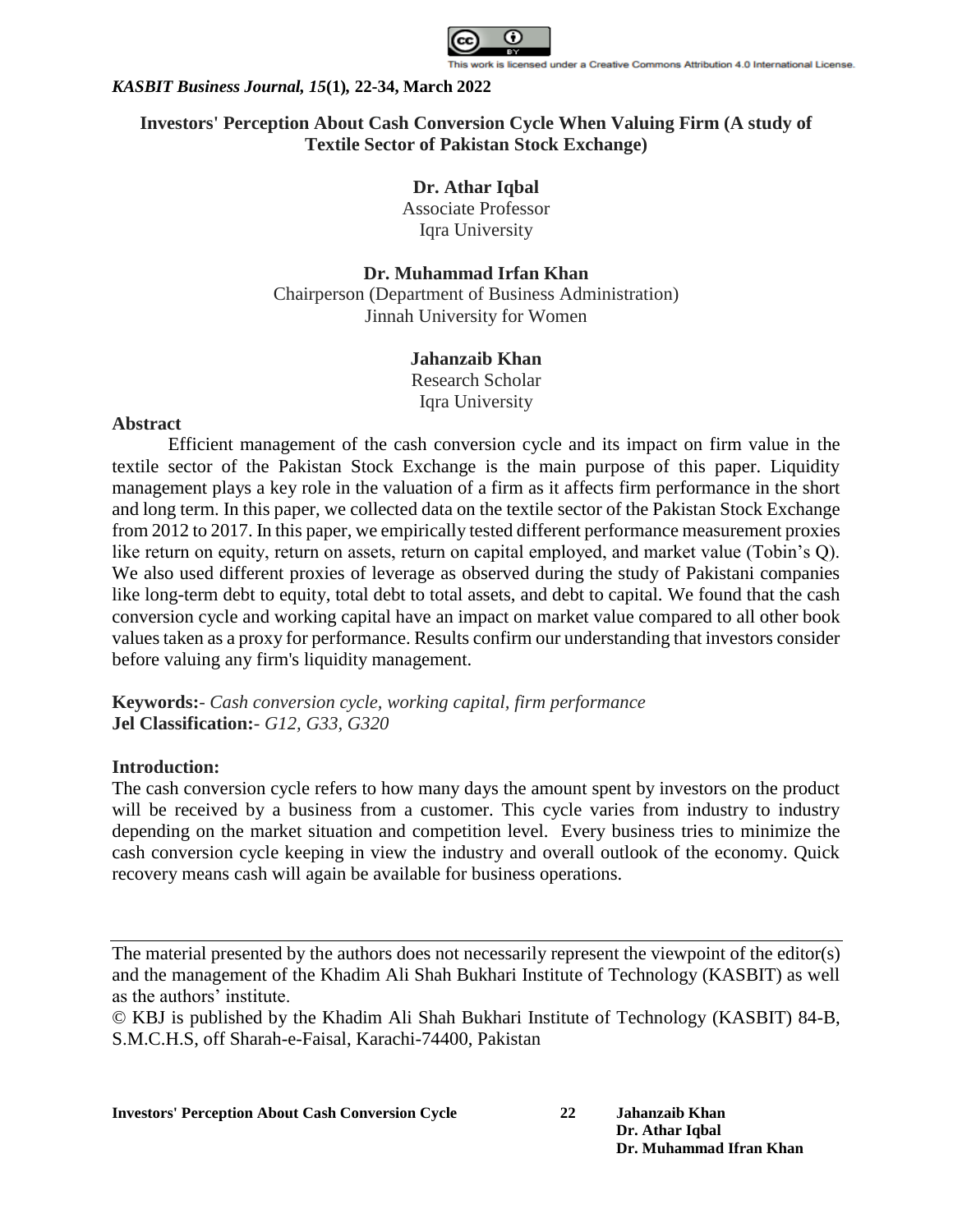

The textile sector is the backbone of the Pakistani economy. This is one of the most important manufacturing sectors in Pakistan, in other words, we can say that it is the driver of economic growth in Pakistan due to its linkages with the backward and forward sectors of the economy. Millions of people in Pakistan are attached to this sector either directly or indirectly. It helps the economy to bring foreign exchange to Pakistan. Large parts of Punjab province produce cotton that is used by the local manufacturer to produce finished products for the local market and also export them all over the world. Since Pakistan is mainly an agricultural country, the cotton industry is the main concern of the government as well as the people living in this country. Pakistan Stock Exchange has more than 550 companies registered and the major part of these companies belong to the textile sector. The export growth of Pakistan is mainly related to textile sector growth. The financial performance of any company is important not only to give maximum returns to its stockholders but also the economy as a whole. If the firm cannot show good financial performance then with time cause huge losses for stockholders and reduce their overall wealth and damage the economy.

In the year 2021, exports related to clothing and textile showed a growth of 22.94 percent as reported by the Pakistan Bureau of Statistics. It is significant growth after Covid-19 and also highlights the fact that the textile sector plays a vital role in the Pakistani economy. Total exports of this sector increased from \$12.52 billion to \$15.4 billion.

The European Union has given support to Pakistan by granting GSP Plus status in 2014 which will expire in 2023 subject to review. This facility allows Pakistani duty-free access to the EU. Pakistani export to the EU increased by 4.3% from 2014 to 2019 in terms of CAGR which was quite low earlier i.e. 3.6% from 2008 to 2013. Exports to the EU from Pakistan increased from \$6.8 billion in 2013 to \$9.7 billion in 2019. Market share remained unchanged during this alarming period. Pakistan exports many textile products to USA and USA market is a top attraction for Pakistani exporters.

Data analysis of the textile sector revealed that companies' gross profit varies across companies and mainly depends on the sales mix. It is also observed that companies engaged in value-added products have a better profit margin compared to others. High Input costs and increased competition show a negative impact on gross margin and overall companies performance.

To improve and sustain the performance of the textile sector, liquidity plays a vital role in this competitive market where Bangladesh, India, China, and a host of other countries are present in the international market to offer quality products at competitive prices. We are interested in the textile sector of Pakistan to see how this sector manages its liquidity. Debt in terms of capital structure is mixed in Pakistan as companies have both short and long-term debt as a fixed part of their capital structure. The overall liquidity position is strong and does not reflect any issue to settle short and long-term obligations.

Our main contribution is to use various proxies to understand performance and relate it with the cash conversion cycle as well as with the working capital fund of textile companies. For performance indicators, we are taking three common book value-based indicators like return on equity(ROE), return on assets(ROA), and return on capital employed(ROCE). We are also testing market value (Tobin Q) to see how investors in the market consider liquidity issues and whether they consider it when valuing any firm or not. Our understanding is in favor of this proxy that investors always consider the cash conversion cycle or in other words liquidity of the firm when valuing its price.

**Investors' Perception About Cash Conversion Cycle 23 Jahanzaib Khan**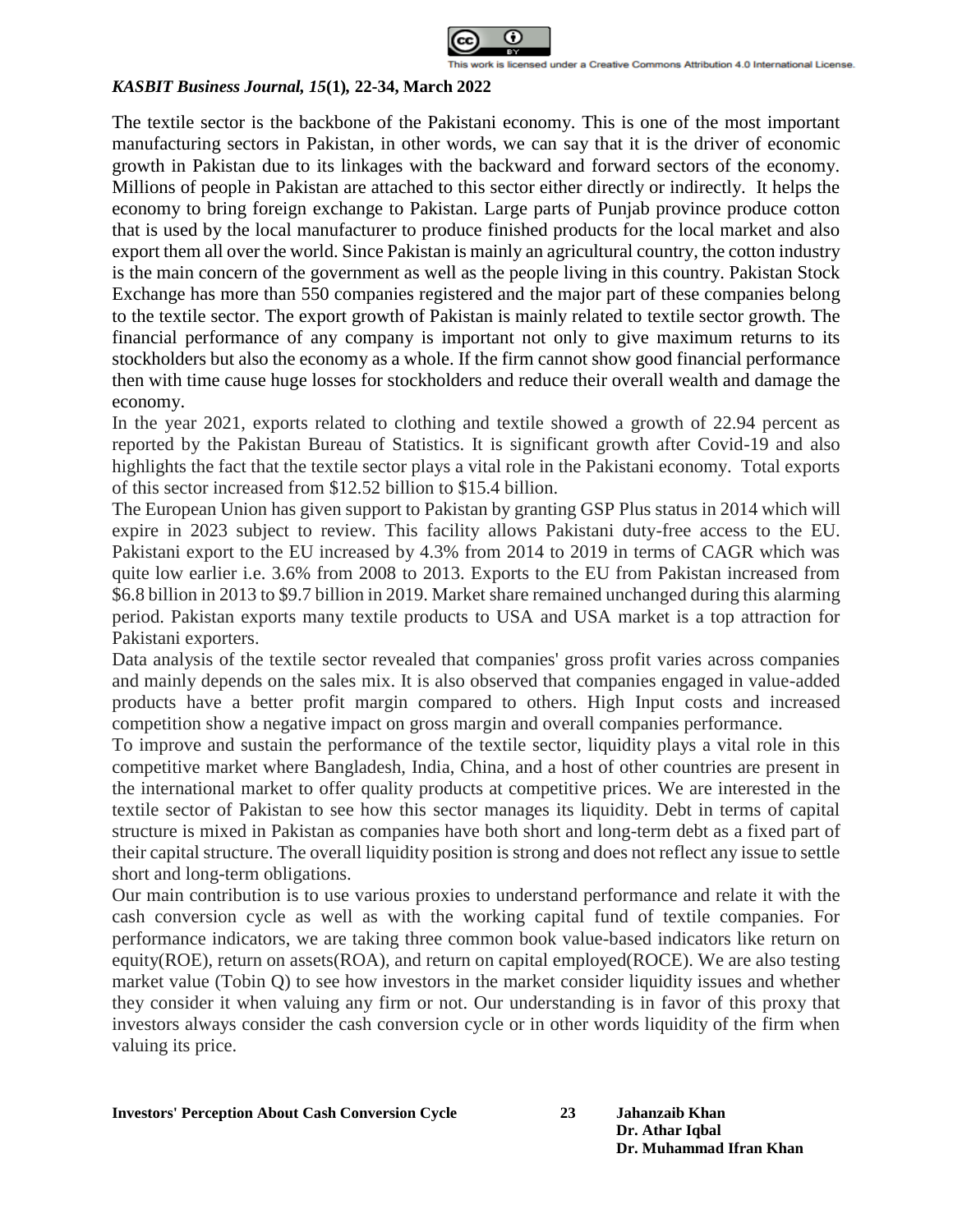

On the other hand, we use leverage by taking various proxies for it. Our understanding is that in different economies investor and financial manager behave differently in Pakistan short term loan is a regular feature of financing. Secondly, in many firms, it is observed that a supplier credit facility is also used regularly to take advantage of this free lunch. Keeping this in mind we use different proxies for leverage like total debt, only long-term debt, all liabilities in which trade creditors and accruals are also added to see their impact as a control variable when estimating the impact of the cash conversion cycle on firm performance. Market players and managers of the textile corporate sector of companies both can get the benefit from this study to understand how CCC works in this competitive industry and its impact on company valuation.

The rest of the paper is organized as follows. The first chapter is an introduction that mainly covers the background, contribution, and significance of the study. In the second chapter, we cover the literature review. The third chapter covers the research methodology and results from the discussion and the conclusion in the fourth chapter.

## **Literature review**

Chang (2018) explored liquidity issues in the corporate sector by taking global data and found a negative relationship between the cash conversion cycle and firm performance. It is observed that aggressive working capital may work as a tool to manage liquidity issues. For firm performance, they selected both returns on assets as well as Tobin's Q. It is suggested that a firm can reduce cash conversion cycle duration to improve its performance and value. Even when the macroeconomic environment changed, the results were the same. Wang (2019) found that a shorter cash conversion cycle leads to better performance in companies and it is positively correlated with the working capital of the company. It is also observed that after 1980 cash conversion cycle decreases mainly because of less time engaged with inventory and its management.

Pavlis et al. (2018) study relation between supply chain management and cash conversion cycle with firm performance. Comprehensive management of supply chain issues resolves to some extent cash liquidity and addresses the issue of cash conversion cycle in a better way and enhances the performance of SMEs. Selection of suppliers is important not only based on credit facility and duration but also on the quality of material and services considered by businesses. Responses and flexibility provided by suppliers help mitigate the issue of liquidity. Jakpar et al. (2017) study the Malaysian market to investigate the relationship between profitability and working capital management. Their finding shows that the cash conversion cycle has a negative relation to firm performance. On the other than average collection duration has a positive relationship with firm performance. They concluded that a long credit facility gives support to firm profitability. They also observed the impact of debt ratio and found negative relation with firm performance.

Moussa (2018) explore in Egyptian market role of working capital on corporate performance and developed two different models for this purpose. The selected panel data of Egyptian stock and applied the GMM model to address various econometric modeling issues. In the first model, they found positive relation with the length of the cash conversion cycle and in the second model, they concluded that Egyptian investors prefer a long cash conversion cycle. This indicates that less efficient markets pay less attention to the management of working capital and cash conversion cycle maximum utility.

Linh et al. (2018) investigated the cash conversion cycle with firm performance in the food and agriculture sector of Thailand. In the food and agriculture area production time and then selling and collection time are both important, the first duration is not in the hand of the farmer in the case

**Investors' Perception About Cash Conversion Cycle 24 Jahanzaib Khan**

```
Dr. Athar Iqbal
Dr. Muhammad Ifran Khan
```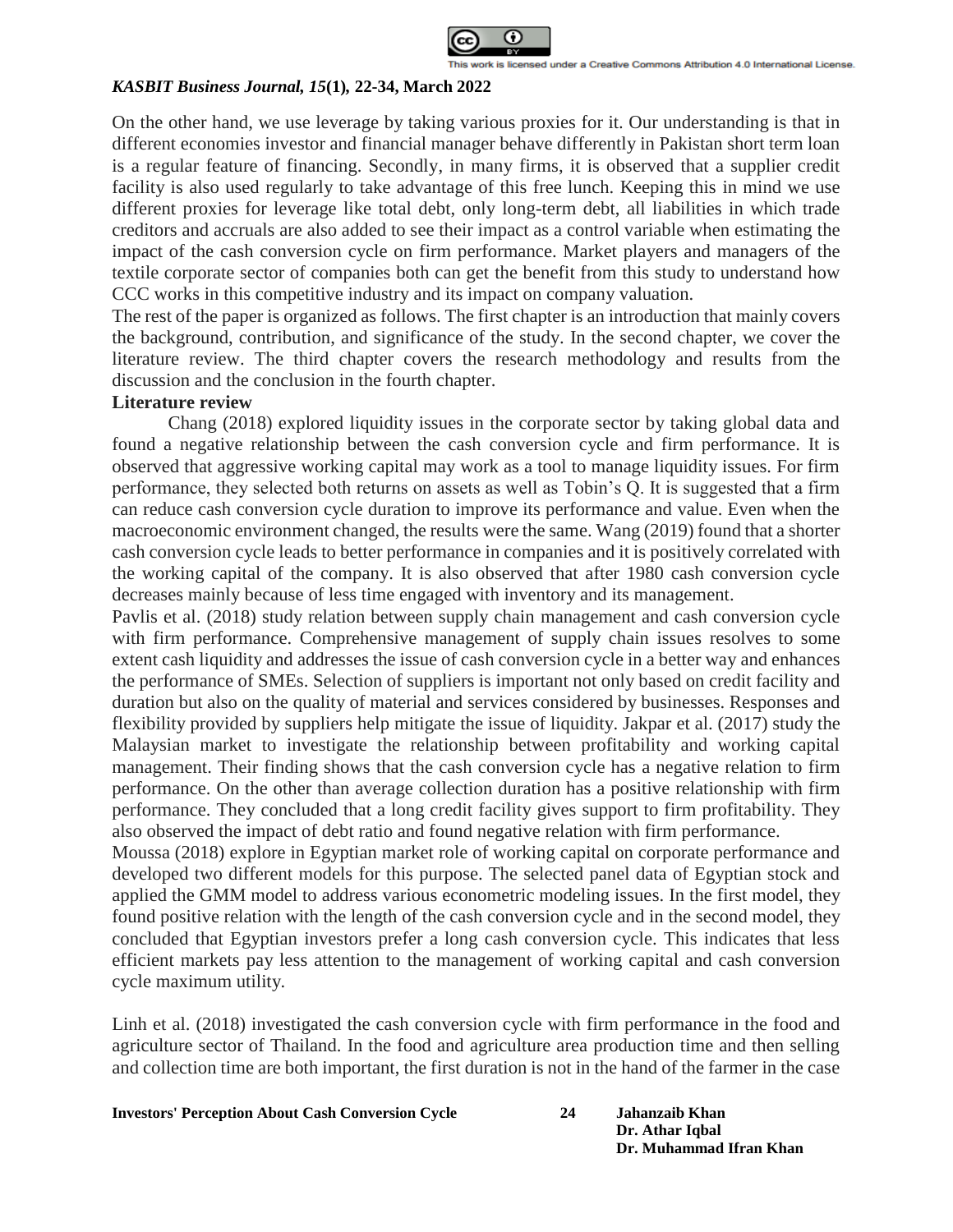

of the agriculture sector. For this study researchers selected 34 companies and found that there is a negative relation between firm performance and cash conversion cycle. Leverage showed negative relation with firm performance and ROE showed a positive significant relationship with the cash conversion cycle.

Ajanthan and Kumara (2017) explored the impact of firm governance indicators and linked it with the cash conversion cycle. As observed by the researcher, the presence of independent directors can play a role in shortening the cash cycle and found a significant negative relation between governance variables and the cash conversion cycle. Pakdel and Ashrafi (2019) empirically tested working capital management in Tehran Stock Exchange and for this work they collected data from 2002 to 2013. Researchers found a significant negative relation between working capital and firm performance. It is also observed by researchers that different business cycles do not change cash cycles and firm performance.

Hingurala Arachchi et al. (2017) selected Colombo Stock Exchange and used Tobin Q as a proxy for firm value and suggested by their findings that managers can enhance the value of a firm by managing working capital efficiently. Hussain et al. (2020) observed that exchange rate fluctuation in Pakistan significantly impacts the economy. They collected data for cash conversion cycle and exchange rate with many other control variables and found a significant negative relationship between cash conversion cycle and exchange rate. Return on assets showed a positive relationship with the cash conversion cycle.

Al-Abass (2017) explored Karachi Stock Exchange for the period 2012 to 2016 and found many negative cash conversion cycles which is good for companies. They have taken many industries like textile, paper, and tobacco industry and found different results when working with sales and profitability of the firm. They also found a negative but insignificant relationship between the cash conversion cycle and the profitability of the firm. Shubita (2019) observed that liquidity paly a very important role in business and in this respect working capital plays a significant role in the smooth running of the business. Shubita (2019) selected eleven years of data from 2006 to 2016 from Jordanian industrial firms. Results show that cash holding is a significant predictor of profitability. They also found different results when working separately on small and large firms while cash holding remains significant in both cases.

Boisjoly et al. (2020) observed in the USA market that practitioners are using different financial measures to understand the behavior of working capital and investment process. It is observed that larger firms are engaged regularly to monitor working capital for improvement while similar results did not appear in other cases. This improvement of large firms is reflected through the Tobin Q ratio which is a good proxy to understand firm performance. Some industries are more focusing on working capital where they need working capital continuously.

Oseifuah and Gyekye (2017) argued that efficient management of working capital enhances shareholders' wealth. They selected the South African Johannesburg Stock Exchange and collected data from 2003 to 2012 for 75 firms to determine the relationship between profitability and working capital. Results show a positive but insignificant relationship between the cash conversion cycle and the value of the firm. They found a positive relation between A/c Payable and profitability and negative relation between firm value and leverage. Firm size has a significant positive relationship with profitability.

Chowdhury et al. (2018) selected pharmaceutical companies in Bangladesh from Dhaka Stock Exchange. They collected data from 2001 to 2015 and used three different proxies for performance

**Investors' Perception About Cash Conversion Cycle** 

| 25 | Jahanzaib Khan          |
|----|-------------------------|
|    | Dr. Athar Iqbal         |
|    | Dr. Muhammad Ifran Khan |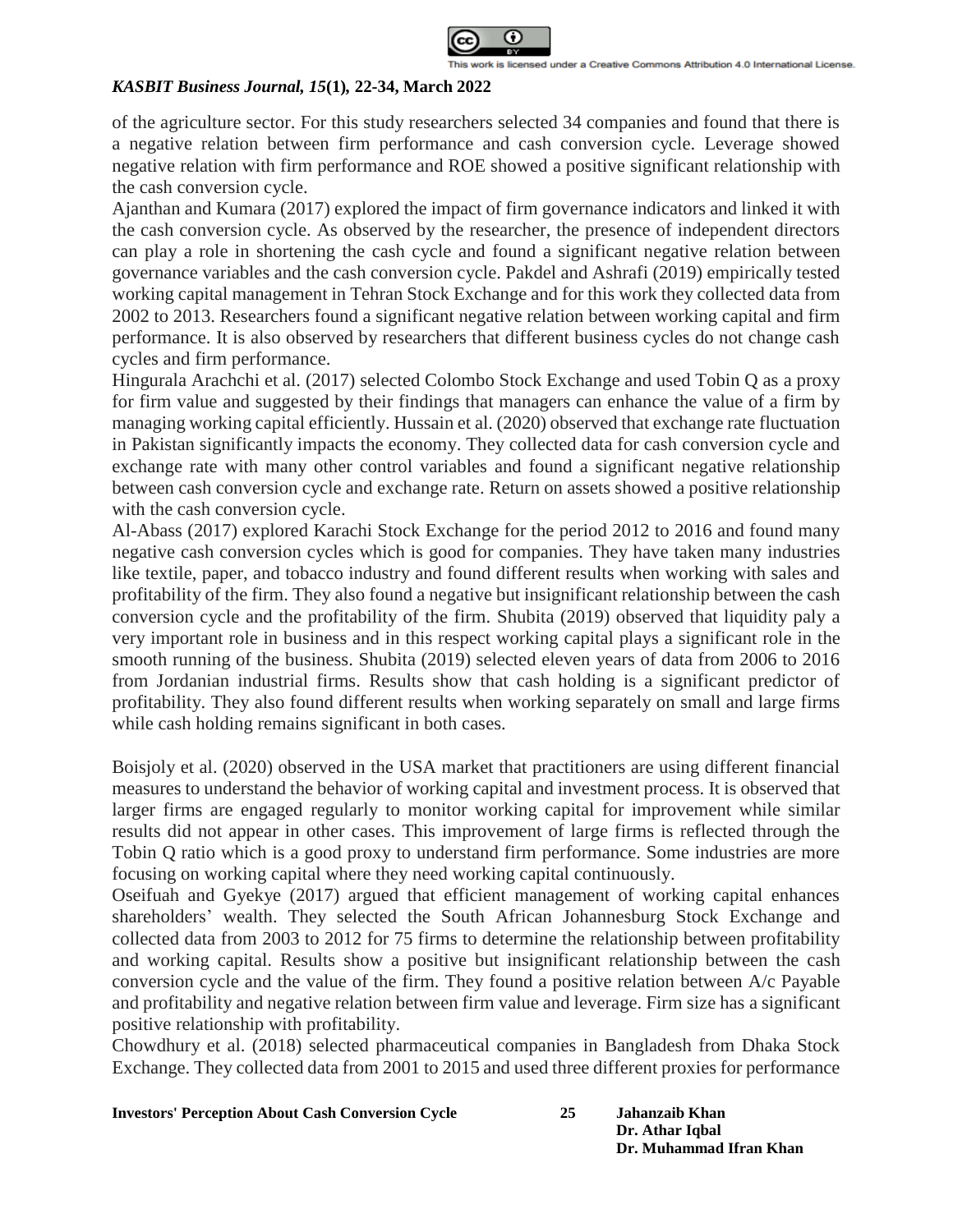

indicators namely return on equity, return on assets, and earning per share. They found negative relations in observed variables like return on assets and average collection period. They also found a positive relationship between return on assets and payment duration. It is highlighted that efficient management of working capital is important to improve firm performance.

Marisetty (2020) observed that in any company routine operations required a short-term fund to maintain liquidity irrespective of the nature of business. Nature of business of course changes the magnitude of short-term fund requirements. Researchers collected data from the Bombay Stock Exchange from 2006 to 2020. The study found significant results between cash conversion cycle and firm performance irrespective of size or nature of the business that of course support this argument that quick cash conversion is important in all kinds of business. Wang (2002) examined operating performance and liquidity management in the region of Taiwan and Japan. The researcher used return on assets and return on equity to measure firm performance and for liquidity, the researcher selected the cash conversion cycle and found that aggressive management of liquidity enhances performance irrespective of the dynamic nature of firm characteristics in both countries.

Laik and Mirchandani (2021) argue that a lower level of cash conversion cycle shows better management of liquidity and improves firm performance. This also indicates a firm ability to manage its supplier and creditor relationship. They argue that sales growth, seasonality, and fiscal year impact on cash conversion cycle. They applied a random and fixed effect model on 12-year data and found significant results. Hutchison et al. (2007) focuses on a case study and observed significant results in terms of management of cash in case of receiving cash from customers and using it to settle obligations. This is considered a supply of cash management.

Jose et al. (1996) used nonparametric and regression analysis to develop an understanding of liquidity on corporate performance and suggested that aggressive working capital improves firm performance. Yazdanfar and Ohman (2014) reported similar findings and suggested that the cash conversion cycle significantly improves firm profitability. Zakari and Saidu (2016) reported a positive relationship between the cash conversion cycle and firm profitability. Ebben and Johnson (2011) investigated firm performance, invested capital, and liquidity in the USA market by taking 879 small firms. They found that better liquidity management companies are those which are maintaining the cash conversion cycle efficiently. These firms have needless debt, hence less cost to pay and getting higher returns. Based on the above discussion we developed the following Hypothesis:

### **Research Methodology**

For this study, we collected data from the Textile Sector of the Pakistan Stock Exchange from 2012 to 2017. Data was collected from the State Bank of Pakistan Balance Sheet Analysis which is available on the website of the State Bank of Pakistan. Few companies' data were missing and removed from the entire set of data collection. In a few companies, some variables were available and a few missing were also removed before empirical testing. Finally, after adjusting for missing values 334 observations were used for statistical analysis.

We developed various models keeping in mind that different markets and their investors behave differently when considering factors depending on the short and long-term socio-economic behavior of investors. A similar situation applies in Pakistan where the majority of funds are borrowed from banks rather than offering bonds in the market, on the other hand, a short term loan is a major source of financing in the market compared to running a finance facility or other means

### **Investors' Perception About Cash Conversion Cycle**

| 26 | Jahanzaib Khan          |
|----|-------------------------|
|    | Dr. Athar Iqbal         |
|    | Dr. Muhammad Ifran Khan |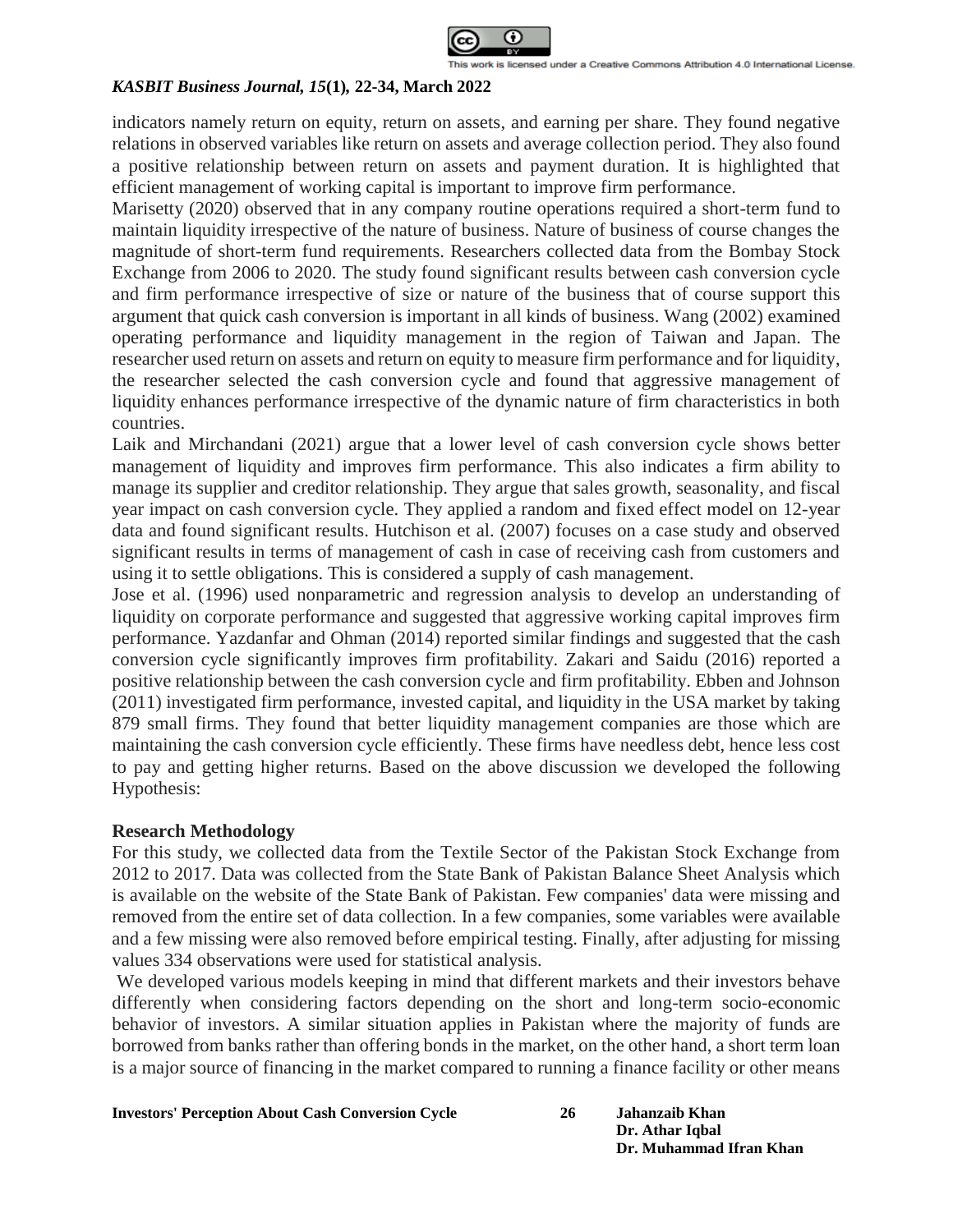

that may be used in countries other than Pakistan. For this purpose, we use four different proxies to measure firm performance i.e. return on equity (ROE) which is calculated by taking net profit divided by stockholders' equity, second, we make a return on assets (ROA) that is calculated with the help of operating profit and divided by total assets. Third, we are taking the performance variable return on capital employed in which net profit is divided by capital employed including long-term debt and stockholders' equity. Finally, and the fourth one which is very popular all over the world to check firm performance is Tobin's Q based on the market value of a firm divided by total assets. We conclude that these four dependent variables comprehensively cover the performance of any firm whether small, old or large firm taken in data.

On the other side, we are taking debt as a control variable because that also impacts the performance of any firm when we consider the cash conversion cycle with working capital. Here again, we considered three proxies to measure the debt ratio in companies. First, we are selecting the debt to equity ratio, second debt to assets ratio, and finally debt to capital employed ratio. The objective is to check not only the cash conversion cycle role in the textile sector but simultaneously we have to check the role of proxy that plays a significant role in the Pakistani market. Based on earlier empirical findings we developed the following hypothesis:

**H1**: There is a positive relationship between Cash Conversion Cycle and firm Performance

**H2**: There is a positive relationship between leverage policy and firm Performance

**H3**: There is a positive relationship between working capital and firm Performance

**H4**: There is a positive relationship between sales and firm Performance

To check the above hypothesis, we also keep control variables like sales and debt ratio and as discussed earlier three different proxies were developed for debt capacity keeping in mind the common trend of Pakistani financial managers' decisions regarding capital structure. Descriptive statistics are given in Table No.1. Total observations are 331 that we used in the analysis. Mean, standard deviation, and other relevant information are provided here.

# **Statistical Models**

### **Model 1**

 $ROA_{it} = \alpha = ccc_{it}\beta_1 + D/E_{it}\beta_2 + D/A_{it}\beta_3 + D/C_{it}\beta_4 + WC_{it}\beta_5 + Sales_{it}\beta_6 + \epsilon$ 

# **Model 2**  $ROE_{it} = \alpha = ccc_{it}\beta_1 + D/E_{it}\beta_2 + D/A_{it}\beta_3 + D/C_{it}\beta_4 + WC_{it}\beta_5 + Sales_{it}\beta_6 + \epsilon$

**Model 3**

 $ROCE_{it} = \alpha = ccc_{it}\beta_1 + D/E_{it}\beta_2 + D/A_{it}\beta_3 + D/C_{it}\beta_4 + WC_{it}\beta_5 + Sales_{it}\beta_6 + \epsilon$ 

## **Model 4**

Tobin'si<sub>t</sub> =  $\alpha$  = ccc<sub>it</sub> $\beta_1$  + D/E<sub>it</sub> $\beta_2$  + D/A<sub>it</sub> $\beta_3$  + D/C<sub>it</sub> $\beta_4$  +WC<sub>it</sub> $\beta_5$  + Sales<sub>it</sub> $\beta_6$  +  $\in$ 

**Investors' Perception About Cash Conversion Cycle 27 Jahanzaib Khan**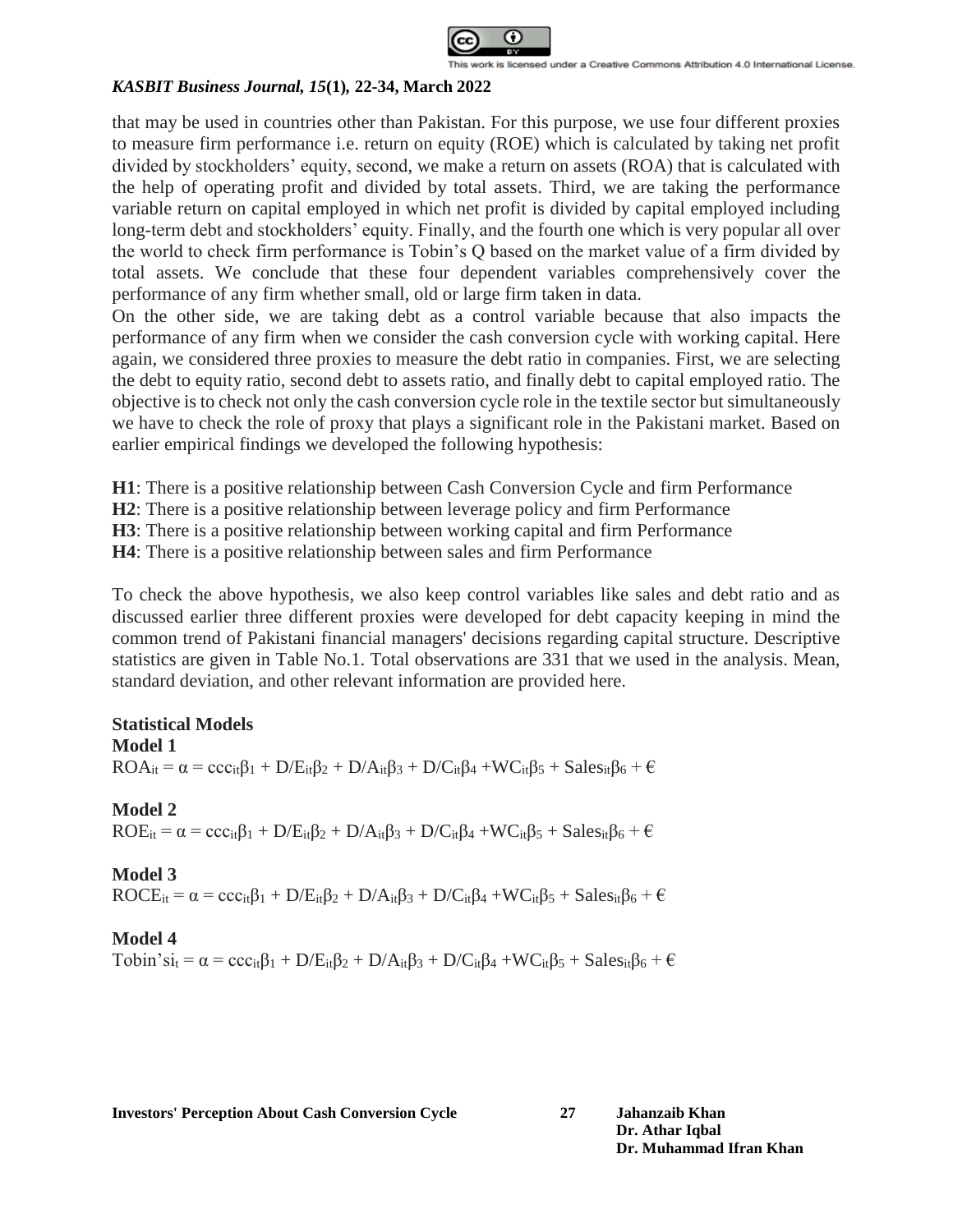

|              |             | <b>DEBT</b>   | <b>DEBT TO</b>                | <b>DEBT TO</b> |              |             |              |              |                      | <b>WORKING</b> |
|--------------|-------------|---------------|-------------------------------|----------------|--------------|-------------|--------------|--------------|----------------------|----------------|
|              | <b>CCC</b>  | <b>EQUITY</b> | <b>ASSETS</b>                 | <b>CAPITAL</b> | <b>ROA</b>   | <b>ROCE</b> | <b>ROE</b>   | <b>SIZE</b>  | <b>TOBIN'S Q</b>     | <b>CAPITAL</b> |
| Mean         | 8111.217    | 4.271         | 0.706                         | 0.911          | $-0.470$     | $-10.200$   | $-13.123$    | 14.611       | 213000000            | -3548991       |
| Median       | 50.900      | 1.210         | 0.642                         | 0.957          | 0.405        | 6.820       | 3.114        | 14.816       | 4051444              | $-1147731$     |
| Maximum      | 1275645.000 | 337.808       | 6.840                         | 27.518         | 319.527      | 88.827      | 6434.699     |              | 18.970 28800000000   | $-15954$       |
| Minimum      | $-2512.617$ | $-98.243$     | 0.045                         | $-46.952$      | $-62.306$    | $-3424.161$ | $-10941$     | 5.288        | 0                    | -82895181      |
| Std. Dev.    | 98895.560   | 33.351        | 0.570                         | 4.197          | 20.072       | 194.666     | 705.899      | 1.965        | 1950000000           | 8184833        |
| Skewness     | 12.693      | 7.806         | 7.001                         | $-4.019$       | 12.053       | $-16.511$   | $-8.927$     | $-1.553$     | 12                   | $-7$           |
| Kurtosis     | 162.533     | 74.739        | 70.633                        | 62.204         | 197.068      | 287.970     | 195.770      | 7.771        | 161                  | 59             |
|              |             |               |                               |                |              |             |              |              |                      |                |
| Jarque-Bera  | 359896.400  |               | 74339.340 65789.390 49231.620 |                | 527442       | 1135034     | 516900       | 446.974      | 350822               | 45493          |
| Probability  | 0.0001      | 0.0001        | 0.0001                        | 0.000          | 0.000        | 0.000       | 0.000        | 0.000        | 0                    | 0              |
|              |             |               |                               |                |              |             |              |              |                      |                |
| Sum          | 2684813.000 | 1413.816      | 233.813                       | 301.689        | $-155.697$   | $-3376.146$ | -4343.865    |              | 4836.157 70500000000 | -1170000000    |
| Sum Sq. Dev. | $3.23E+12$  | 3.67E+05      | 1.07E+02                      | $5.81E + 03$   | $1.33E + 05$ | 1.25E+07    | $1.64E + 08$ | $1.27E + 03$ | $1.26E + 21$         | $2.21E+16$     |
|              |             |               |                               |                |              |             |              |              |                      |                |
| Observations | 331         | 331           | 331                           | 331            | 331          | 331         | 331          | 331          | 331                  | 331            |

# **Table No.1 Descriptive Statistics**

*Where:*

*CCC = Cash Conversion Cycle Debt Equity = Debt equity ratio Debt to Assets = Debt to Assets ratio Debt to Capital = Debt to Capital ratio ROA = Return on Assets ROE = Return on Equity ROCE = Return on Capital Employed Size = log of sales Tobin's Q = Market value of firm Working Capital = Current Assets – Current Liabilities*

Table 2 shows the results of correlation where we observe that some variables are correlated with dependent variables and some are not at 1%, 5%, and 10% as mentioned in table details.

**Investors' Perception About Cash Conversion Cycle 28 Jahanzaib Khan**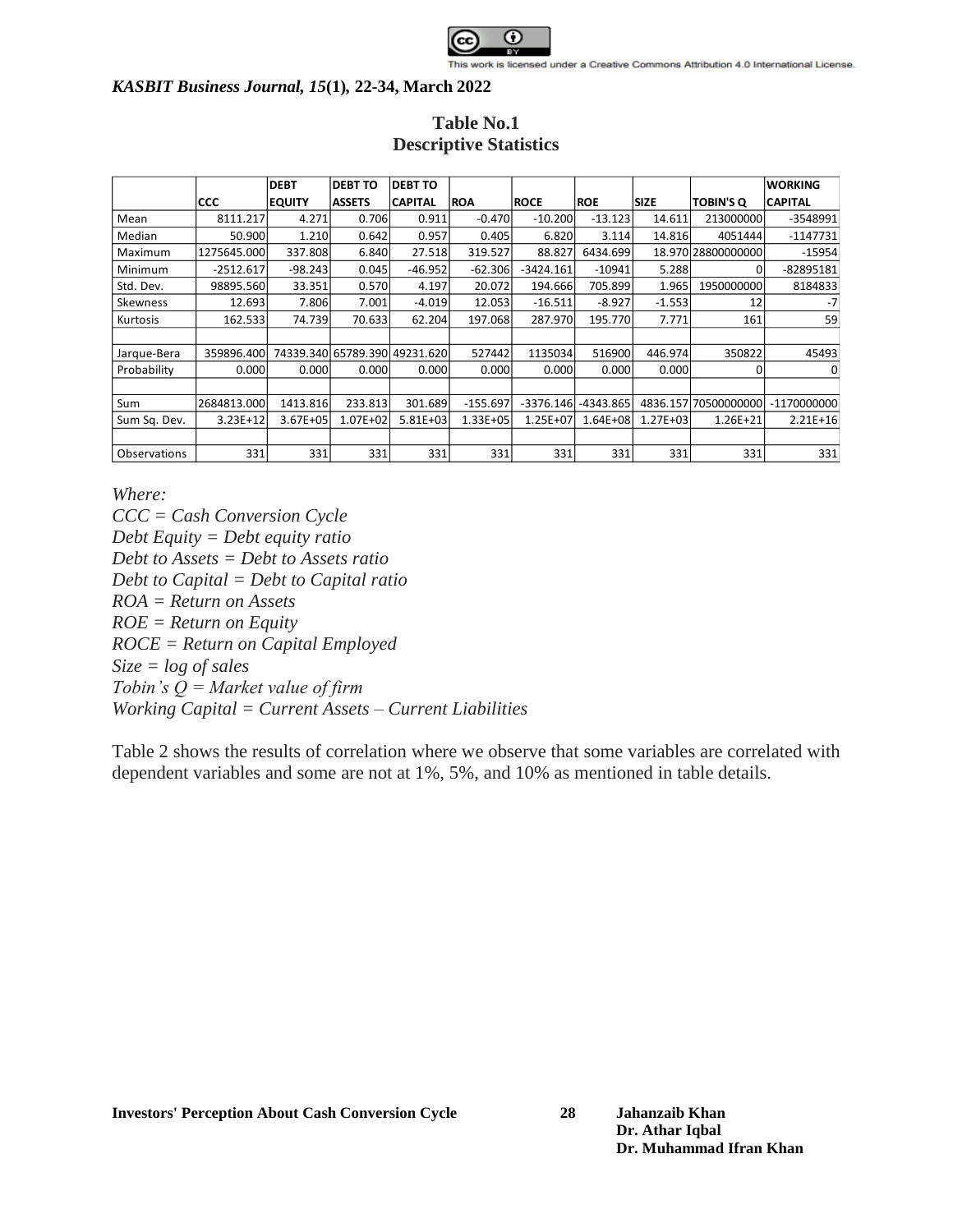

# **Table No.2 Correlation Matrix**

|                  |          | <b>DEBT</b>   | DEBT          | <b>DEBT</b>    |            |             |            |             |                          | <b>WORKING</b> |
|------------------|----------|---------------|---------------|----------------|------------|-------------|------------|-------------|--------------------------|----------------|
| Probability CCC  |          | <b>EQUITY</b> | <b>ASSETS</b> | <b>CAPITAL</b> | <b>ROA</b> | <b>ROCE</b> | <b>ROE</b> | <b>SIZE</b> | <b>TOBIN'S Q CAPITAL</b> |                |
| ccc              | 1.000    |               |               |                |            |             |            |             |                          |                |
|                  |          |               |               |                |            |             |            |             |                          |                |
| <b>DEBT</b>      |          |               |               |                |            |             |            |             |                          |                |
| <b>EQUITY</b>    | $-0.001$ | 1.000         |               |                |            |             |            |             |                          |                |
|                  | 0.989    |               |               |                |            |             |            |             |                          |                |
|                  |          |               |               |                |            |             |            |             |                          |                |
| <b>DEBT</b>      |          |               |               |                |            |             |            |             |                          |                |
| <b>ASSETS</b>    | 0.013    | 0.027         | 1.000         |                |            |             |            |             |                          |                |
|                  | 0.808    | 0.628         |               |                |            |             |            |             |                          |                |
| <b>DEBT</b>      |          |               |               |                |            |             |            |             |                          |                |
| CAPITAL          | 0.021    | 0.025         | $-0.118$      | 1.000          |            |             |            |             |                          |                |
|                  | 0.699    | 0.655         | 0.031         |                |            |             |            |             |                          |                |
|                  |          |               |               |                |            |             |            |             |                          |                |
| <b>ROA</b>       | $-0.014$ | $-0.029$      | 0.287         | 0.039          | 1.000      |             |            |             |                          |                |
|                  | 0.793    | 0.601         | 0.000         | 0.483          |            |             |            |             |                          |                |
| <b>ROCE</b>      | 0.000    | 0.011         | $-0.111$      | 0.107          | 0.101      | 1.000       |            |             |                          |                |
|                  | 0.995    | 0.844         | 0.043         | 0.053          | 0.066      |             |            |             |                          |                |
|                  |          |               |               |                |            |             |            |             |                          |                |
| <b>ROE</b>       | $-0.008$ | 0.039         | 0.015         | $-0.125$       | 0.001      | $-0.033$    | 1.000      |             |                          |                |
|                  | 0.891    | 0.477         | 0.780         | 0.023          | 0.990      | 0.550       |            |             |                          |                |
|                  |          |               |               |                |            |             |            |             |                          |                |
| <b>SIZE</b>      | $-0.361$ | $-0.015$      | $-0.275$      | 0.056          | 0.054      | 0.046       | 0.110      | 1.000       |                          |                |
|                  | 0.000    | 0.781         | 0.000         | 0.311          | 0.327      | 0.403       | 0.046      |             |                          |                |
|                  |          |               |               |                |            |             |            |             |                          |                |
| <b>TOBIN'S Q</b> | $-0.009$ | $-0.008$      | $-0.008$      | 0.005          | 0.018      | 0.013       | 0.003      | 0.220       | 1.000                    |                |
|                  | 0.872    | 0.882         | 0.878         | 0.923          | 0.744      | 0.817       | 0.955      | 0.000       |                          |                |
|                  |          |               |               |                |            |             |            |             |                          |                |
| <b>WORKING</b>   |          |               |               |                |            |             |            |             |                          |                |
| <b>CAPITAL</b>   | 0.021    | 0.008         | $-0.002$      | $-0.037$       | $-0.016$   | 0.032       | $-0.019$   | $-0.434$    | $-0.791$                 | 1.000          |
|                  | 0.708    | 0.885         | 0.974         | 0.504          | 0.768      | 0.563       | 0.728      | 0.000       | 0.000                    |                |

# **Table No.3 Measuring the ROE**

| <b>ROE</b>         |                |                 |                  |  |  |  |
|--------------------|----------------|-----------------|------------------|--|--|--|
| <b>Coefficient</b> | <b>Model I</b> | <b>Model II</b> | <b>Model III</b> |  |  |  |
| CCC                | 0.000312       | 0.000365        | 0.000354         |  |  |  |
| Working<br>capital | 3.66E-06       | 4.53E-06        | 3.55E-06         |  |  |  |

**Investors' Perception About Cash Conversion Cycle 29 Jahanzaib Khan**

**Dr. Athar Iqbal Dr. Muhammad Ifran Khan**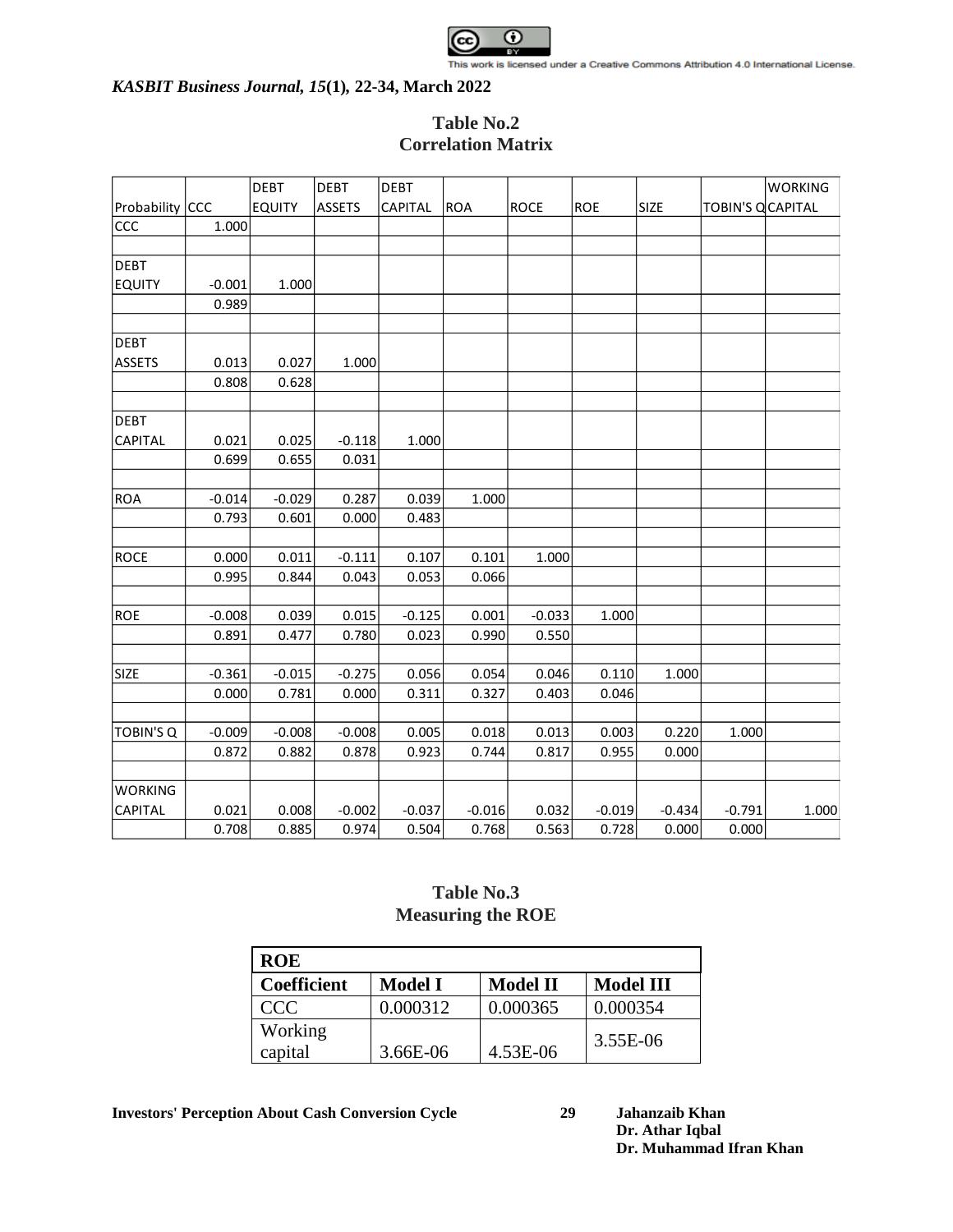

| Log of sales    | 51.843      | 60.2601*** | 54.97552*** |
|-----------------|-------------|------------|-------------|
|                 |             |            |             |
| Debt ratio      | 0.869       | 75.365     | 22.416***   |
| C               | $-763.6019$ | -933.6785  | $-786.1958$ |
| F-test          | 1.363       | 1.490      | 2.722       |
| F-test (Prob)   | 0.246       | 0.205      | 0.030       |
| R square<br>Adi | 0.004       | 0.006      | 0.020449*** |

In Table No. 3 we present our first model in which we are taking Return on Equity as dependent variables and selected three different proxies of debt ratios. In Model 1 debt ratio is taken as Total debt/total assets, in Model II we took the debt to capital ratio, and in Model III we selected the debt to equity ratio. The first model is insignificant as indicated by the F test result through the cash conversion cycle (CCC) is positive which is according to general understanding and supporting previous literature (Laik & Mirchandani, 2021; Hutchison et al., 2007; Wang, 2002). Model II is also not significant means book values of equity are not supporting CCC. Model III is significant, though CCC is not significant but pointing the fact with the help of positive signs that CCC has a positive role in the explanation of ROE. Working capital is not significant even at 10% while sales and the debt ratio are significant. Sales are positively related to ROE while the debt ratio is negatively impacting on ROE. Al-Abass (2017) found similar findings. Previous numerous literatures support the understanding that leverage hurts firm performance (Jakpar et al., 2017).

| <b>ROA</b>         |                |                 |                  |
|--------------------|----------------|-----------------|------------------|
| <b>Coefficient</b> | <b>Model I</b> | <b>Model II</b> | <b>Model III</b> |
| <b>CCC</b>         | 1.48E-06       | 1.01E-05        | 1.16E-06         |
| Working<br>capital | 3.25E-08       | 1.67E-07        | 2.55E-08         |
| Log of sales       | 0.626          | 1.992923***     | 0.599            |
| Debt ratio         | $-0.017$       | 11.98853***     | 0.171            |
| $\subset$          | $-9.438$       | $-37.548$       | $-9.299$         |
| F-test             | 0.315          | 9.725           | 0.352            |
| F-test (Prob)      | 0.868          | $0***$          | 0.842            |
| Adj R square       | $-0.008$       | 0.096           | $-0.008$         |

# **Table No.4 Measuring the ROA**

In the second case as presented in Table No.4 we selected Return on Assets as a dependent variable keeping the same independent variables. The model I is not significant though all signs of selected variables are as per our theoretical understanding. Model II is significant though CCC and working capital are not significant. Now in this model debt ratio is positive which indicates that leverage positively impacts ROA. Sales show a positive impact on ROA which is as per theoretical

**Dr. Athar Iqbal Dr. Muhammad Ifran Khan**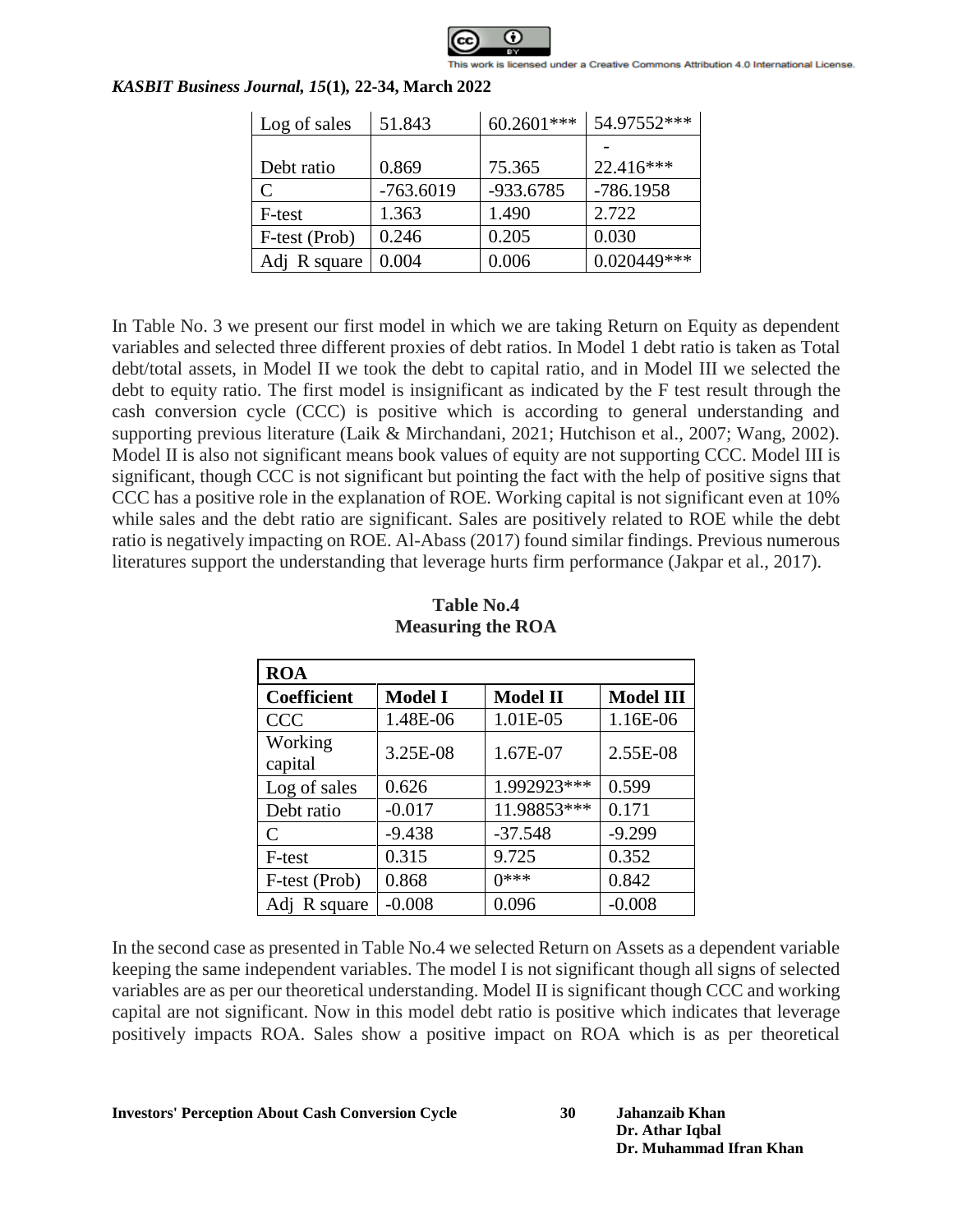

understanding that revenue will have a positive impact on firm performance. Model III is not significant at all.

| <b>ROCE</b>                 |                |                 |                  |
|-----------------------------|----------------|-----------------|------------------|
| Coefficient                 | <b>Model I</b> | <b>Model II</b> | <b>Model III</b> |
| <b>CCC</b>                  | 5.81E-05       | 3.39E-05        | 4.85E-05         |
| Working<br>capital          | 8.592          | 4.750           | 7.861            |
| Log of sales                | 1.65E-06       | 1.24E-06        | 1.66E-06         |
| Debt ratio                  | 0.068          | $-33.528$       | 4.838            |
| $\mathcal{C}_{\mathcal{C}}$ | $-130.573$     | $-51.781$       | $-123.975$       |
| F-test                      | 0.526          | 1.224           | 1.410            |
| F-test (Prob)               | 0.717          | 0.301           | 0.230            |
| Adj R square                | $-0.006$       | 0.003           | 0.005            |

# **Table No.5 Measuring the ROCE**

In the third case as presented in Table No.5 we selected Return on Capital Employed as the dependent variable. In this case, all three models are insignificant indicating that book values are not reflecting the impact on returns whether we are taking ROE, ROA, or ROCE.

| <b>Measuring the Tobin's Q</b> |                   |                 |                  |  |  |  |
|--------------------------------|-------------------|-----------------|------------------|--|--|--|
| <b>Tobin's Q</b>               |                   |                 |                  |  |  |  |
| <b>Coefficient</b>             | <b>Model I</b>    | <b>Model II</b> | <b>Model III</b> |  |  |  |
| <b>CCC</b>                     | $-1062.066$       | $-1225.283$     | $-1052.562$      |  |  |  |
| Working<br>capital             | $-206.119$        | $-209.376$      | $-206.810$       |  |  |  |
| Log of sales                   | $-1.73E + 08$     | $-1.99E + 08$   | $1.72E + 08$     |  |  |  |
| Debt ratio                     | $-2.54E+05$       | $-2.20E + 08$   | $7.35E + 06$     |  |  |  |
| $\mathcal{C}_{\mathcal{C}}$    | $2.02E + 09$      | $2.54E + 09$    | $2.01E + 09$     |  |  |  |
| F-test                         | 149.532           | 151.987         | 149.726          |  |  |  |
| F-test (Prob)                  | $\mathbf{\Omega}$ | Ω               | 0                |  |  |  |
| Adj R square                   | 0.641             | 0.647           | 0.643            |  |  |  |

## **Table No.6 Measuring the Tobin's Q**

In the fourth case as presented in Table No.6 we selected the market value of companies by taking market capitalization and divided by total assets book value. We have this understanding on the theoretical ground as well as based on past literature (Chang, 2018; Hingurala Arachchi et al.,

### **Investors' Perception About Cash Conversion Cycle 31 Jahanzaib Khan**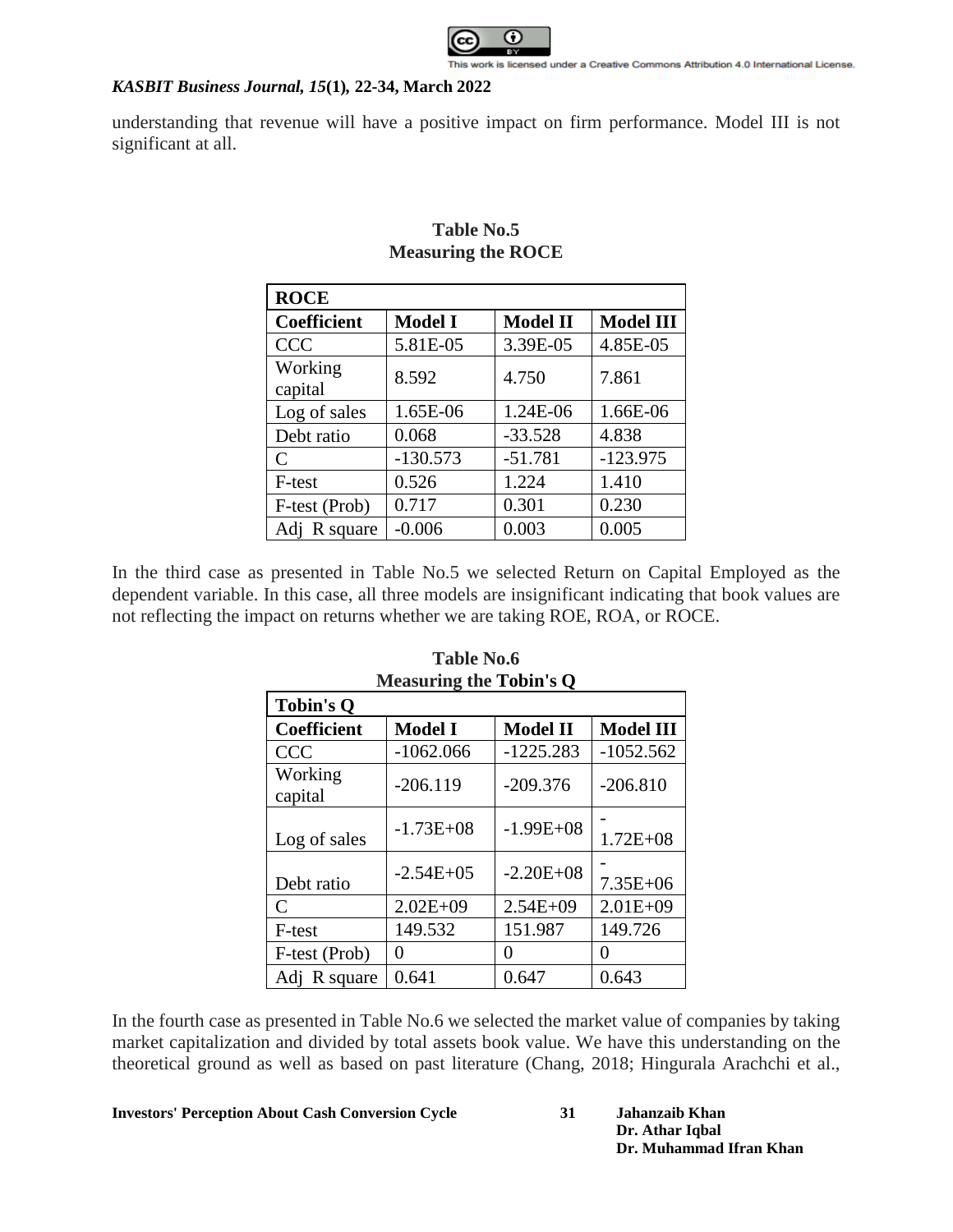

2017; Boisjoly et al., 2020) that market investors considered the liquidity of a firm when valuing a firm. Based on this understanding we applied all three models on market value as the dependent variable and all models' results are significant. CCC sign is negative which is again as per previous empirical findings that as CCC increases firm performance will be sensitive and reduce its market value. CCC shows that firms are not managing their liquidity issues efficiently and put a negative impression on investors in the market. The working capital sign is also negative and significant means if a firm invests more amount in working capital and is unable to improve CCC then it hurts the market value of the firm. Sales are negative and significant which points out that investors in the market not only consider sales, they also observe whether firm improvement in sales is translating into net residual or not. In case of sales increase but profit reduces that shows an agency issue and in this case firm market value will not improve. The debt ratio is also showing a negative impact on market value (Laik & Mirchandani, 2021).

### **Conclusion**

The cash conversion cycle is very important for companies. It shows liquidity management and directly impacts company performance. Shareholders are interested to see how their company or potential company which they are valuing is managing its liquidity issue which will impact on company's earnings and its value. To see how the textile sector of Pakistan is managing it, we selected all textile sector companies listed on the Pakistan Stock Exchange from 2012 to 2017 subject to the availability of data. Some companies were removed due to the unavailability of data. We developed an understanding with the help of previous empirical findings around the world that various proxies are used to analyze and observe CCC with corporate performance and found mixed results. We selected not only book values of various variables but also took the market value of the firm to see whether investors considered CCC when deciding about the value of a potential company or book value and market value both are giving the same result. Results confirm that investors keep CCC under consideration when valuing firms. In the future researchers can classify the textile sector into separate segments like weaving, spinning, and composite and then analyze CCC in separate segments.

### **Reference**

- Ajanthan, A., & Kumara, K. U. (2017). Corporate governance and cash conversion cycle: Evidence from Listed Companies in Sri Lanka. *Asian Economic and Financial Review*, *7*(12), 1303-1316.
- Al-Abass, H. S. (2017). Relationship between cash conversion cycle (CCC) with firm size and profitability. *International Journal of Academic Research in Accounting, Finance and Management Sciences*, *7*(4), 296-304.
- Boisjoly, R. P., Conine Jr, T. E., & McDonald IV, M. B. (2020). Working capital management: Financial and valuation impacts. *Journal of Business Research*, *108*, 1-8.
- Chang, C. C. (2018). Cash conversion cycle and corporate performance: Global evidence. *International Review of Economics & Finance*, *56*, 568-581.
- Chowdhury, A. Y., Alam, M. Z., Sultana, S., & Hamid, M. K. (2018). Impact of working capital management on profitability: A case study on pharmaceutical companies of Bangladesh. *Journal of Economics, Business, and Management*, *6*(1), 27-35.

**Investors' Perception About Cash Conversion Cycle 32 Jahanzaib Khan**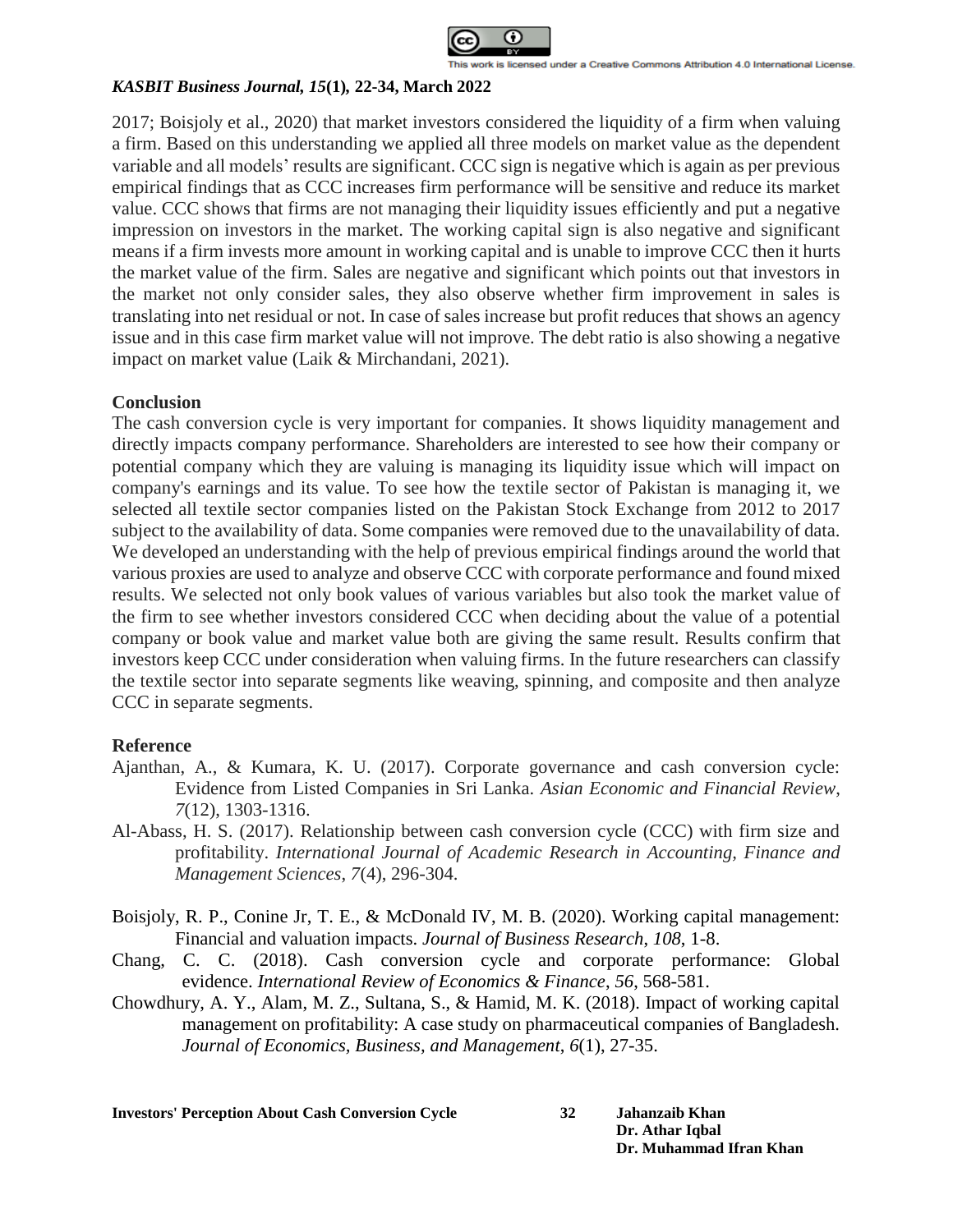

- Ebben, J. J., & Johnson, A. C. (2011). Cash conversion cycle management in small firms: Relationships with liquidity, invested capital, and firm performance. *Journal of Small Business & Entrepreneurship*, *24*(3), 381-396.
- Hingurala Arachchi, A., Perera, W., & Vijayakumaran, R. (2017). The impact of working capital management on firm value: Evidence from a frontier market. *Asian Journal of Finance & Accounting*, *9*(2).
- Hussain, S., Hassan, A. A. G., Bakhsh, A., & Abdullah, M. (2020). The impact of cash holding, and exchange rate volatility on the firm's financial performance in all manufacturing sectors in Pakistan. *International Journal of Psychosocial Rehabilitation*, *24*(7).
- Hutchison, P. D., Farris, M. T., & Anders, S. B. (2007). Cash-to-cash analysis and management. *CPA Journal*, *77*(8), 42.
- Jakpar, S., Tinggi, M., Siang, T. K., Johari, A., Myint, K. T., & Sadique, M. (2017). Working capital management and profitability: Evidence from the manufacturing sector in Malaysia. *Journal of Business & Financial Affairs*, *6*(2), 1-9.
- Jose, M. L., Lancaster, C., & Stevens, J. L. (1996). Corporate returns and cash conversion cycles. *Journal of Economics and Finance*, *20*(1), 33-46.
- Laik, J., & Mirchandani, P. (2021). Effect of seasonality, sales growth rate, and fiscal year-end on cash conversion cycle. *Decision Sciences*.
- Linh, N. T. P., & Mohanlingam, S. (2018). The effects of cash conversion cycle on profitability: An insight into the agriculture and food industries in Thailand. *Asian Journal of Business and Accounting*, *11*(1), 97-119.
- Marisetty, N. (2020). The Impact of Cash Conversion Cycle on Profitability of the Firms concerning S&P BSE SENSEX India. *Journal of Critical Reviews (JCR)*, *7*(16), 3508- 3521.
- Moussa, A. A. (2018). The impact of working capital management on firms' performance and value: Evidence from Egypt. *Journal of Asset Management*, *19*(4), 259-273.
- Oseifuah, E. K., & Gyekye, A. (2017). Working capital management and shareholders' wealth creation: evidence from non-financial firms listed on the Johannesburg Stock Exchange. *Investment Management and Financial Innovations*, *14*(1), 80-88.
- Pakdel, M., & Ashrafi, M. (2019). Relationship between Working Capital Management and the Performance of Firm in Different Business Cycles. *Dutch Journal of Finance and Management*, *3*(1), em0057.
- Pavlis, N., Moschuris, S., & Laios, L. (2018). Supply management performance and cash conversion cycle. *International Journal of Supply and Operations Management*, *5*(2), 107-121.
- Shubita, M. F. (2019). The impact of working capital management on cash holdings of large and small firms: Evidence from Jordan. *Investment Management and Financial Innovations*, *16*(3), 76-86.
- Wang, B. (2019). The cash conversion cycle spread. *Journal of financial economics*, *133*(2), 472- 497
- Wang, Y. J. (2002). Liquidity management, operating performance, and corporate value: evidence from Japan and Taiwan. *Journal of multinational financial management*, *12*(2), 159- 169.

**Investors' Perception About Cash Conversion Cycle 33 Jahanzaib Khan**

**Dr. Athar Iqbal Dr. Muhammad Ifran Khan**